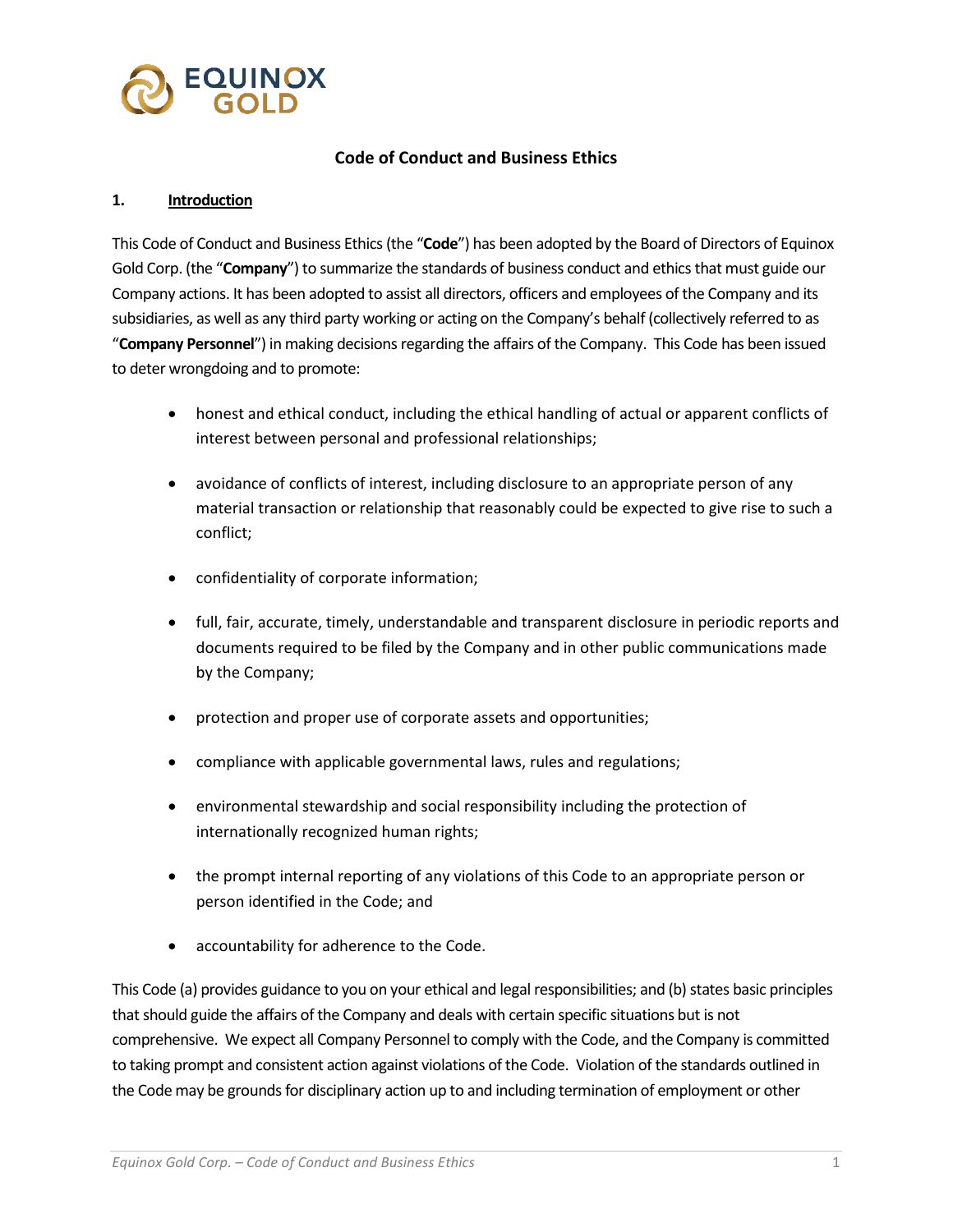business relationships. Company Personnel who are aware of suspected misconduct, illegal activities, fraud, abuse of the Company's assets or violations of the standards outlined in the Code are responsible for reporting such matters.

Company Personnel are encouraged to consult with one of the Reporting Contacts (see Schedule "A" *Reporting Contacts*) for direction of specific issues on conflicts or potential conflicts and to report a potential or suspected violation of the Code.

## **2. Basic Obligations**

Under the Company's ethical standards, Company Personnel share certain responsibilities. It is your responsibility to (a) become familiar with, and conduct Company business in compliance with, applicable laws, rules and regulations and this Code; (b) treat all Company employees, customers and business partners in an honest and fair manner; (c) avoid situations where your personal interests are, or appear to be, in conflict with the Company interests; (d) use best practices to protect the environment, the health and safety of the workforce and human rights of the workforce and host communities, and (e) safeguard and properly use the Company's proprietary and confidential information, assets and resources, as well as those of the Company's customers and business partners.

The Company and all Company Personnel shall comply with the following obligations:

## **A. Basic Principles**

Conduct the Company's business and affairs honestly and with integrity, using high ethical standards.

### **B. Accurate Financial Recording**

Maintain records that accurately reflect the Company's operations. The Company's consolidated financial statements shall be prepared in accordance with International Financial Reporting Standards (IFRS) and applicable securities laws. The statements shall be prepared using the highest standards of integrity.

### **C. Compliance with Laws**

Comply fully with the laws of each jurisdiction in which the Company does business, including those applicable to the Company's securities and trading in such securities, as well as the requirements of any exchange on which the Company's securities may be listed and avoid any situation that could be perceived as improper, unethical or indicate a casual attitude towards compliance with the law. Company Personnel shall not commit or condone an illegal act or instruct other Company Personnel to act illegally on the Company's behalf.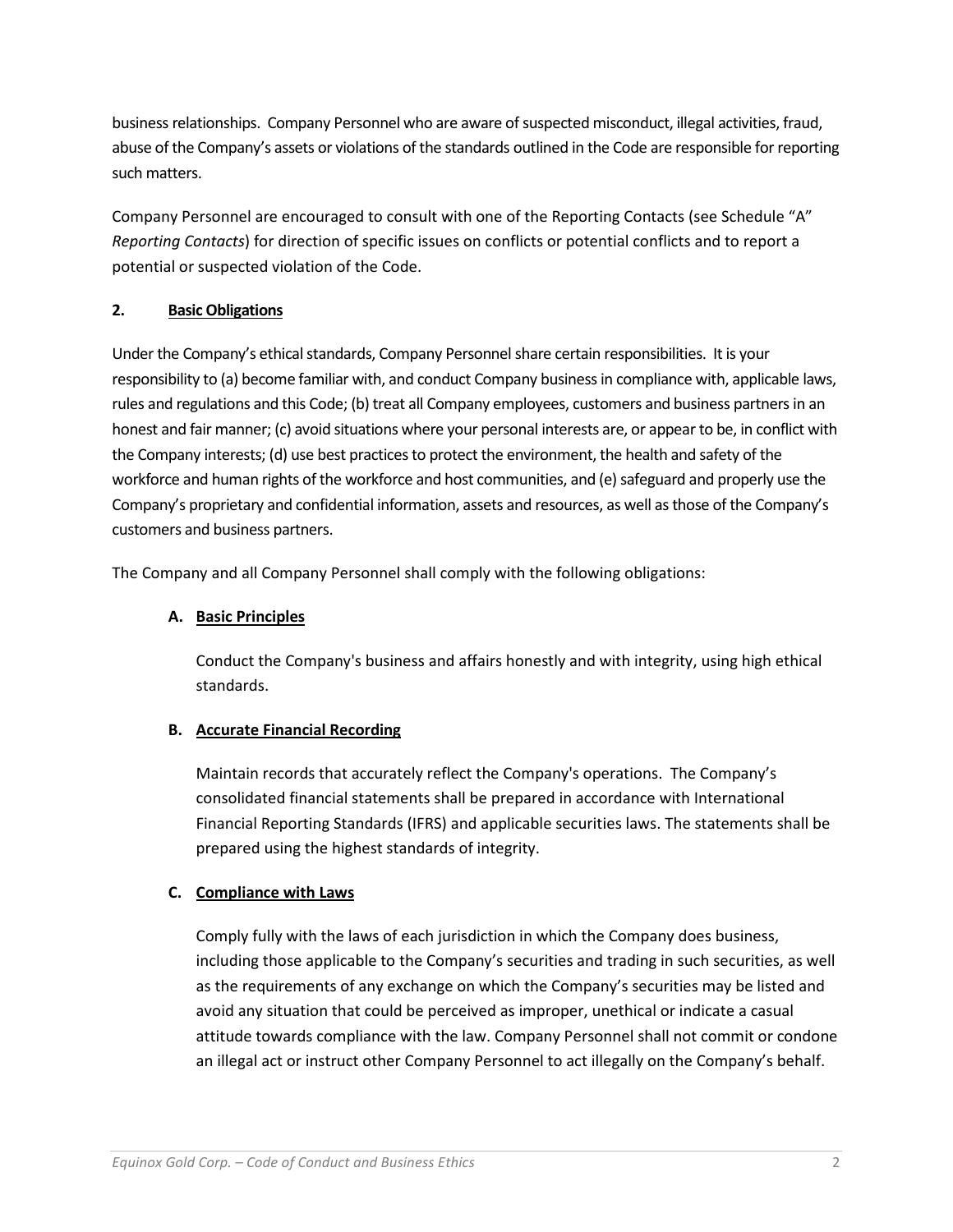### **D. Obligations to Shareholders**

Conduct the Company's affairs with a view to the best interests of the Company as a whole and to enhance shareholder value.

## **E. Use of Company Property**

Use Company property and assets, and their position, only for legitimate business purposes of the Company, and not for personal gain or the personal benefit of any person. Company property and assets include, but are not limited to, confidential information about the Company's business, ideas, plans and strategies. The Company's internet, e-mail, and voicemail services should be used only for business-related activities, and may be monitored by the Company, subject to applicable laws, at any time without notice to ensure compliance with this Code. Telecommunications facilities such as telephone, cellular phones, facsimile, internet and e-mail are Company property. Use of these facilities imposes certain responsibilities and obligations on all Company Personnel. Usage must be ethical and honest with a view to preservation of and due respect for the Company's intellectual property, security systems, personal privacy, and freedom of others from intimidation, harassment, or unwanted annoyance.

Company Personnel must account for the use of assets and property belonging to the Company and are prohibited from the personal use of such assets or property, as well as the questionable or unethical disposition of Company assets or property. All Company Personnel should protect the Company's assets and ensure their efficient use.

### **F. Insider Trading and Use of Inside Information**

Comply with the Company's Policy on Insider Trading and Use of Inside Information (the "**Insider Trading Policy**").

# **G. Respect and Tolerance**

Adhere to all national, provincial, state or other local employment laws. In addition to any other requirements of applicable laws in a particular jurisdiction, the Company policy prohibits discrimination, intimidation or harassment in any aspect of employment based on race, colour, age, gender, sexual orientation, marital status, physical or mental disability, national or ethnic origin or religious beliefs within the meaning of applicable laws. The Company respects the right to freedom of association and collective bargaining. Company Personnel are entitled to work in an environment which is respectful of their dignity, rights, needs and individual differences.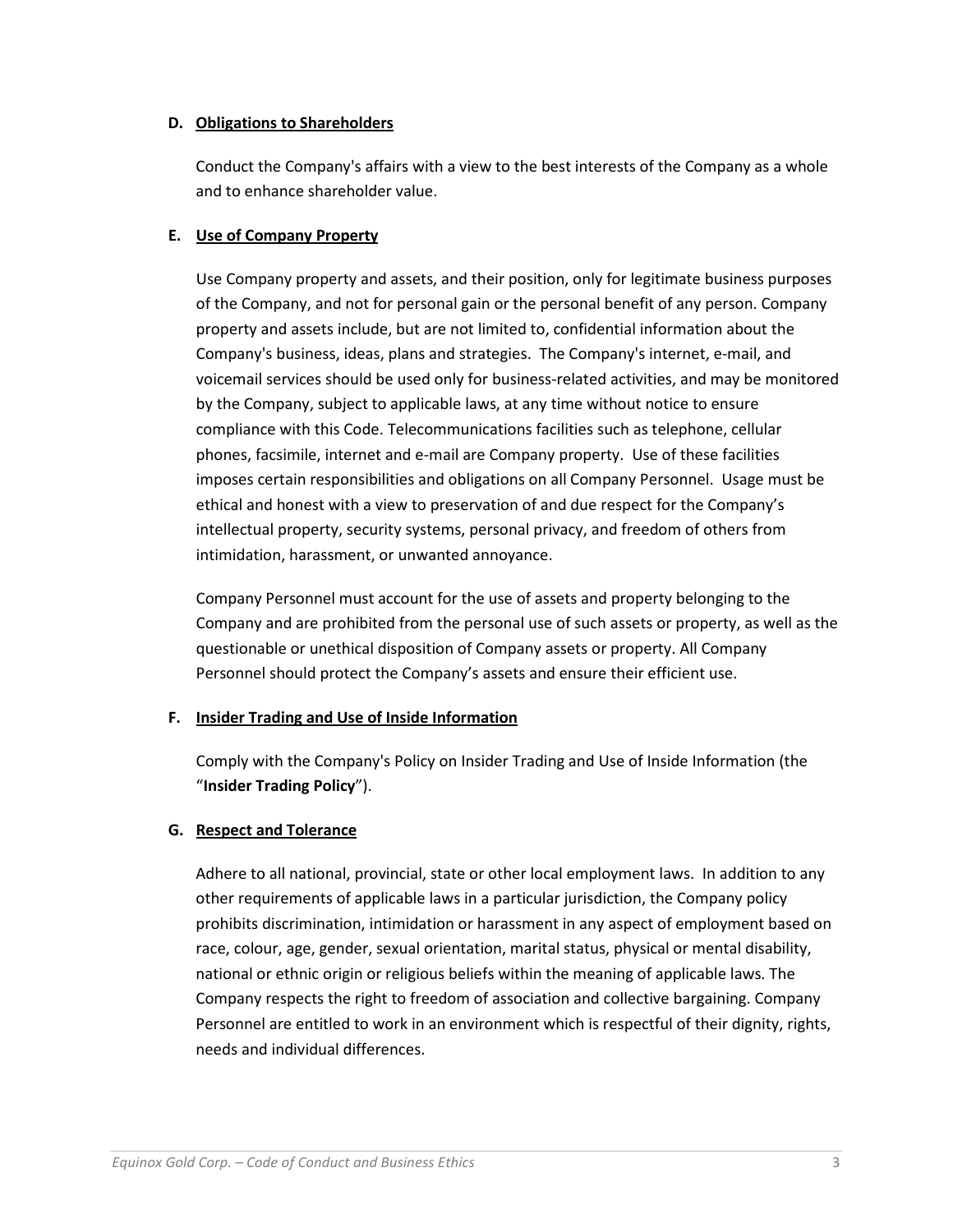The Company's employment decisions will be based on reasons related to our business, such as job performance, individual skills and talents, and other business-related factors.

### **H. Environmental Standards**

Conduct the Company's exploration, development and mining operations using environmental best practices in the jurisdictions in which the Company operates with a goal to protecting human health, minimizing the use of natural resources and the impact on the ecosystem, and returning exploration and mining sites to a high environmental standard.

### **I. Health and Safety**

Comply with all applicable laws and regulations relating to safety and health in the workplace in all jurisdictions in which it operates. Company Personnel are expected to promote a positive working environment for all. Company Personnel are expected to consult and comply with all Company rules regarding workplace conduct and safety and are expected to immediately report to a supervisor any unsafe or hazardous conditions or materials, injuries, and accidents connected with our business and any activity that compromises Company security. Company Personnel must not work under the influence of any substances that would impair the safety of others. All threats or acts of physical violence or intimidation are prohibited. The Company is committed to making the work environment safe, secure and healthy for all Company Personnel.

### **J. Community Engagement**

It is the responsibility of everyone at the Company to sustain a culture that promotes and supports positive, trust-based and respectful relationships with local communities and indigenous peoples.

#### **K. Human Rights**

Respect the rights of indigenous peoples and internationally recognized human rights as expressed in the International Bill of Human Rights and the International Labour Organization Declaration on Fundamental Principles and Rights at Work. The Company will take adequate measures to ensure that the Company does not cause, and is not complicit in, human rights abuses either directly or through its business relationships. The Company has established processes to address concerns that arise at any of its operations.

The Company prohibits child labour and all forms of modern slavery, including forced labour and human trafficking. We are committed to assessing and managing such risks in the Company's operations and supply chain, including human rights due diligence, risk assessments and audits.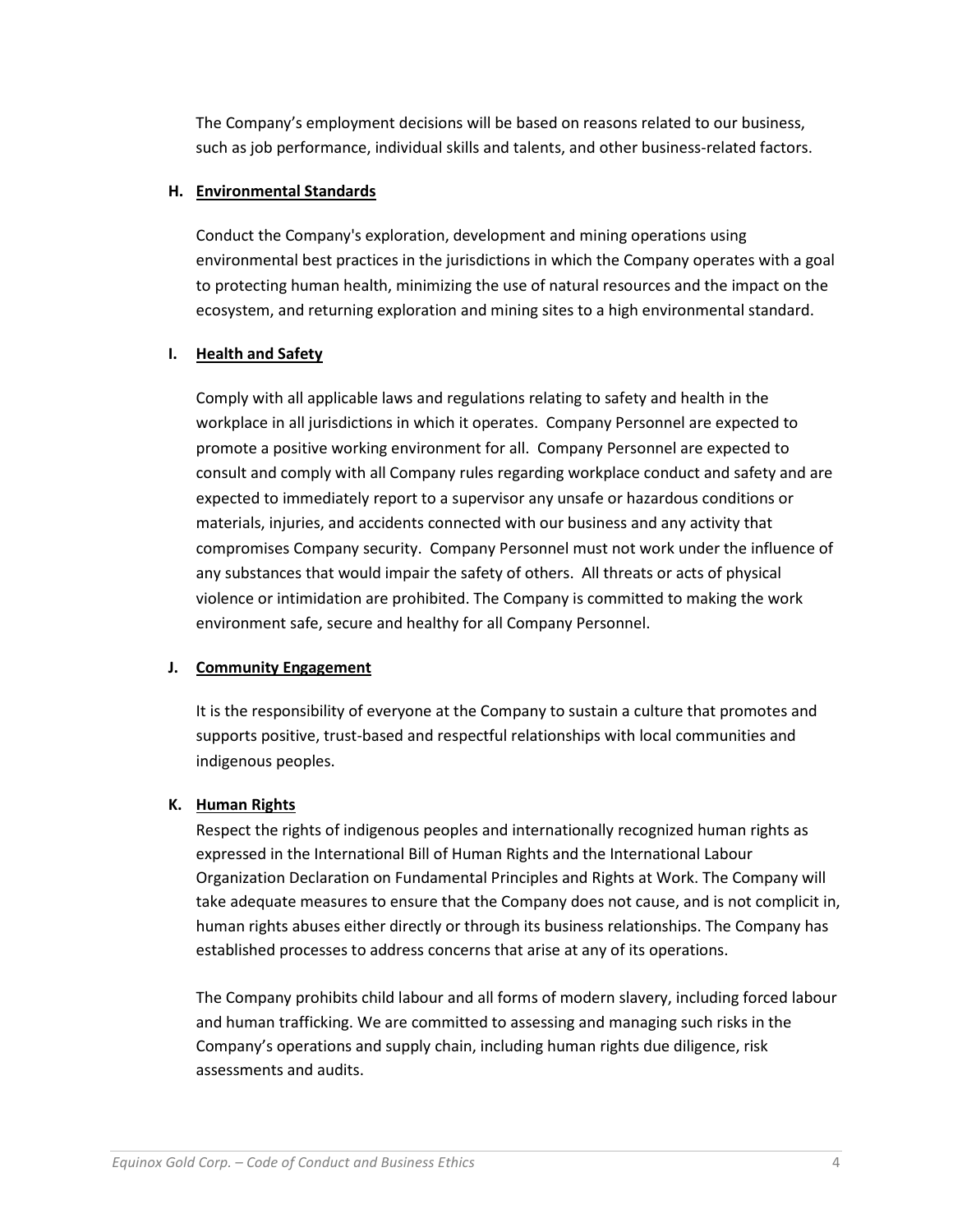Company Personnel, agents and contractors are expected to act in a manner consistent with the Company's human rights commitments and to report any suspected human rights violation directly associated with our operation or through our supply chain using the reporting mechanism available in Schedule A of this Code.

### **L. Dealing with Public Officials**

Comply with the Company's Anti-Bribery and Anti-Corruption Policy.

### **M. Benefits Given or Received**

Comply with the Company's Anti-Bribery and Anti-Corruption Policy.

## **N. Other Entities to be Ethical**

Use reasonable efforts to ensure that the companies and individuals with which the Company does material business also observe high ethical standards.

## **3. Reporting Concerns**

If you should learn of a potential or suspected violation of the Code, you have an obligation to promptly report the violation. You may do so by reporting the situation, orally or in writing and, if preferred, anonymously, to the entities listed in Schedule "A" *Reporting Contacts*.

All reports of violations will be kept confidential except if otherwise required by law. Company Personnel who are in breach of the Code may be subject to disciplinary action including, but not limited to, termination of employment or other business relationships. Individuals should be aware that in addition to any disciplinary action taken by the Company, violations of this Code may require restitution and may lead to civil or criminal action against individual employees, directors and officers and any other third party involved.

# **4. Policy Against Retaliation**

Retaliation or taking adverse action in any form against any individual who reports a violation of this Code or of law, in good faith, or who assists in the investigation of a reported violation, is itself a serious violation of this Code and is strictly prohibited.

Any individual who has been found to have engaged in retaliation against Company Personnel for raising, in good faith, a Code concern or for participating in the investigation of such a concern will be disciplined appropriately, up to and including termination of employment or other business relationships. If any individual believes that he or she has been subjected to such retaliation, that person is encouraged to report the situation, as soon as possible, to one of the *Reporting Contacts* detailed in Schedule "A".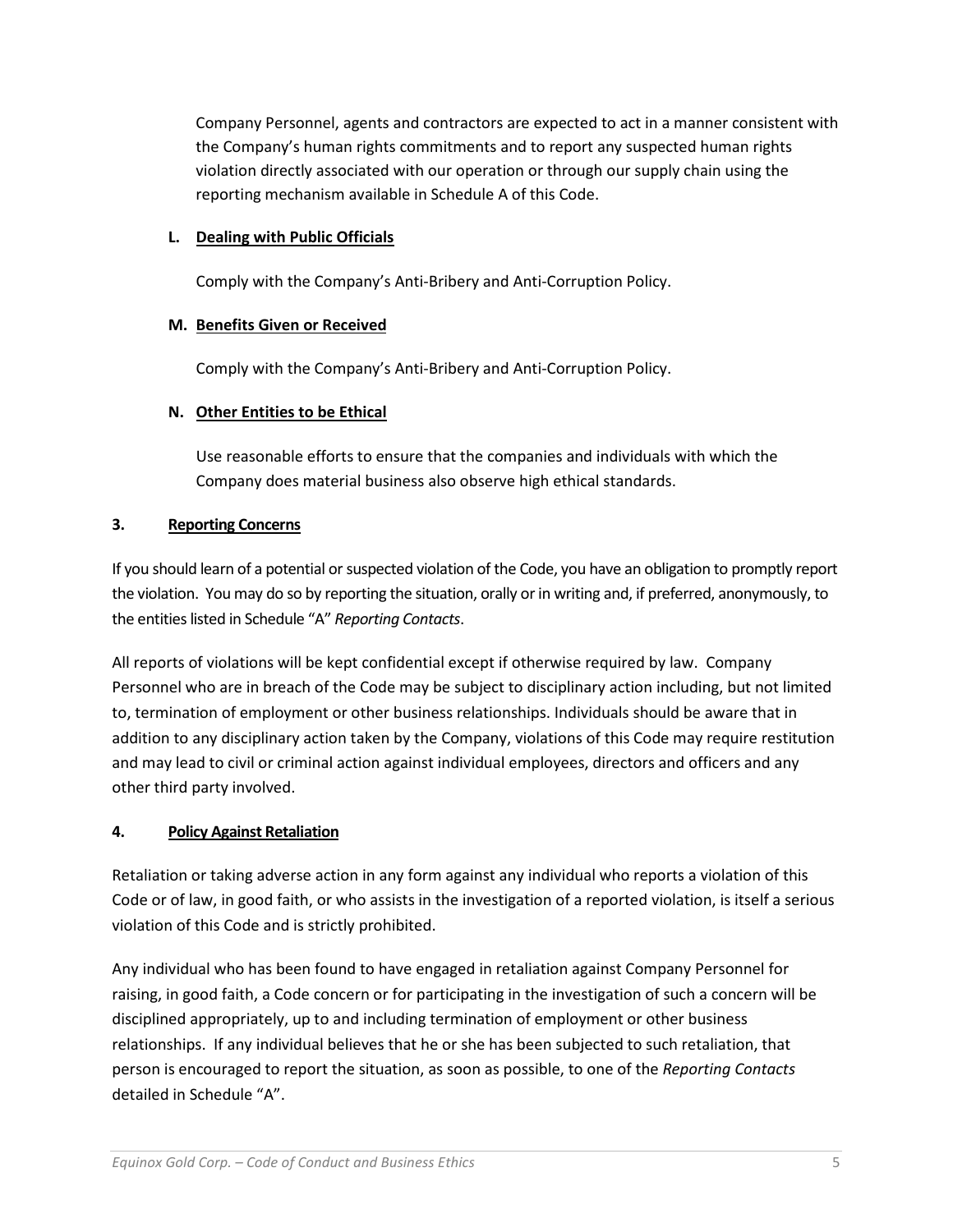### **5. Diversity**

We respect and value the diversity of perspectives, experiences, cultures and essential differences within our workforce. The Company will implement practices to promote inclusion and diversity at all levels and is committed to identifying and resolving barriers to the advancement and fair treatment of women and other historically underrepresented groups in our workplaces. The Company's employment decisions will be based on reasons related to our business, such as job performance, individual skills and talents, and other business-related factors. Management provides the leadership framework and direction, and it is the responsibility of everyone at the Company to sustain a culture that promotes and supports inclusivity and belonging.

### **6. Conflicts of Interest and Corporate Opportunity (Ownership of Equity in a Competitor Company)**

Company Personnel should not engage in any activity, practice or act which conflicts with the best interests of the Company. A conflict of interest occurs when Company Personnel places or finds themselves in a position where private interests conflict with the best interests of the Company or have an adverse effect on the individual's motivation or the proper performance of their job. Examples of such conflicts include, but are not limited to:

- accepting outside employment with, or accepting personal payments from, any organization which does business with the Company or is a competitor of the Company;
- accepting or giving gifts of more than modest value to or from vendors or clients of the Company;
- competing with the Company for the purchase or sale of property, services or other interests or taking personal advantage of an opportunity in which the Company has an interest;
- supplying products or services to the Company (other than professional services such as legal, accounting, geological or financial advisory services);
- seeking or accepting personal loans or services from any entity with which the Company does business, except from financial institutions or service providers offering similar loans or services to third parties under similar terms in the ordinary course of their respective businesses;
- accepting any personal loan or guarantee of obligations from the Company except to the extent such arrangements are legally permissible;
- having immediate family members who have a financial interest in a firm which does business with the Company; and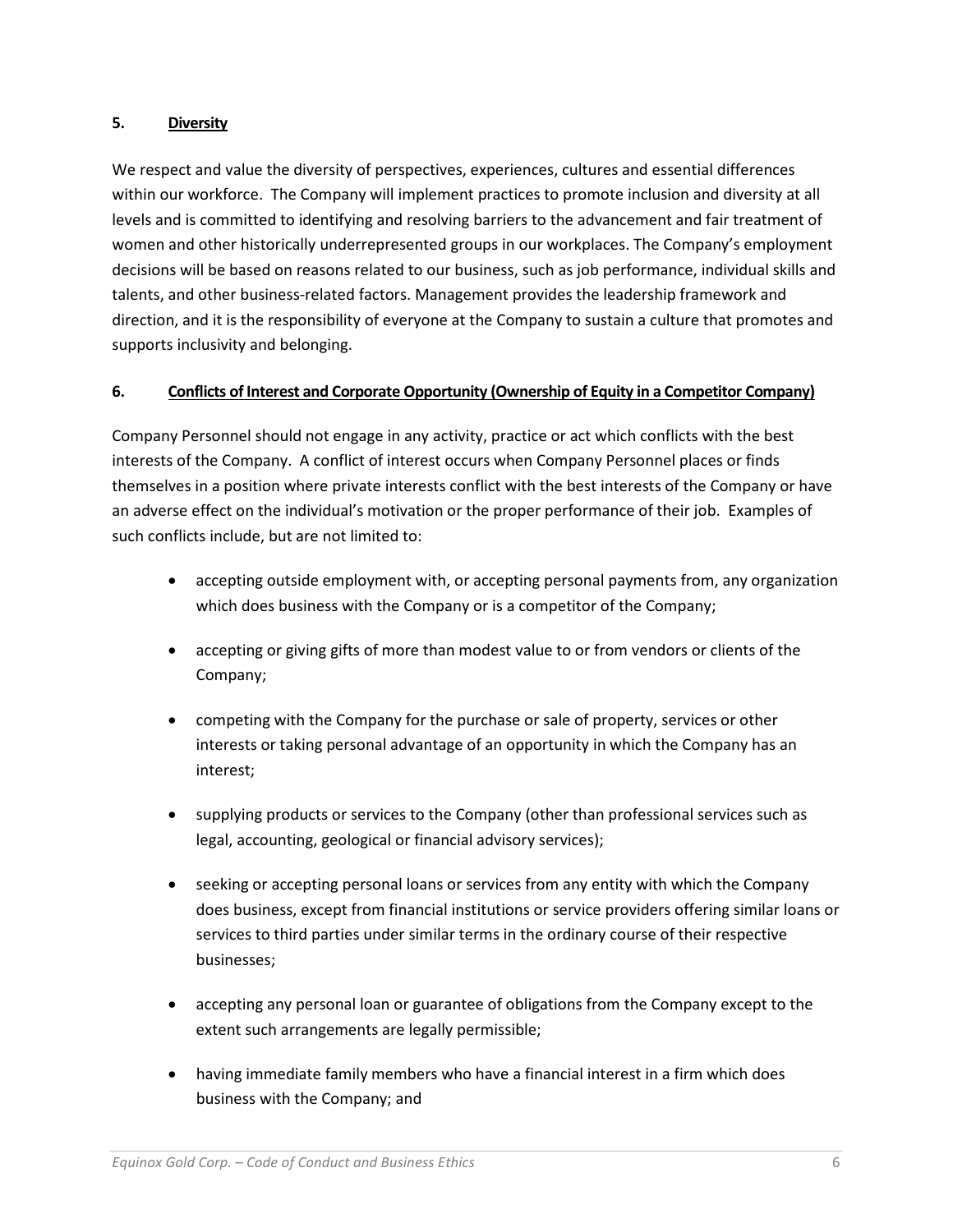• having an interest in a transaction involving the Company or a customer, business partner or supplier (not including routine investments in publicly traded companies).

Company Personnel must not place themselves, or remain, in a position in which their private interests conflict with the interests of the Company.

If the Company determines that an employee's outside work interferes with performance or the ability to meet the requirements of the Company, as they are modified from time to time, the employee may be asked to terminate the outside employment if he or she wishes to remain employed by the Company. To protect the interests of both the employees and the Company, any such outside work or other activity that involves potential or apparent conflict of interest may be undertaken only after disclosure to the Company by the employee and review and approval by management.

If a member of a director's, officer's, employee's or consultant's immediate family holds a greater than 5% equity interest in, is a director, officer or employee of or has a significant financial stake in a competitor to the Company, this will be considered a conflict situation that will be required to be disclosed. Where a conflict or potential conflict arises in the situation of a director or officer, such individual shall comply with applicable corporate laws with respect to such conflict.

## **7. Confidentiality Concerning Company Affairs**

It is the Company's policy that business affairs of the Company are confidential and should not be discussed with anyone outside the organization except for information that has already been made available to the public.

### **8. Competition and Fair Dealing**

We seek competitive advantages through superior performance, not through unethical or illegal business practices. Information about other companies and organizations, including competitors, must be gathered using appropriate methods. Illegal practices such as trespassing, burglary, misrepresentation, wiretapping and stealing are prohibited. Possessing trade secrets that were obtained without the owner's consent, or inducing such disclosures by customers or past or present employees of other companies is prohibited. Company Personnel should endeavour to respect the rights of, and deal fairly with, our customers, suppliers, competitors and employees and shall not take unfair advantage of anyone through manipulation, concealment, abuse of privileged information, misrepresentation of material facts or any other unfair business practice.

## **9. Disclosure**

The Company is committed to providing timely, consistent and credible dissemination of information, consistent with disclosure requirements under applicable securities regulatory requirements. The goal of our Communications and Corporate Disclosure Policy (the "**Disclosure Policy**") is to raise awareness of the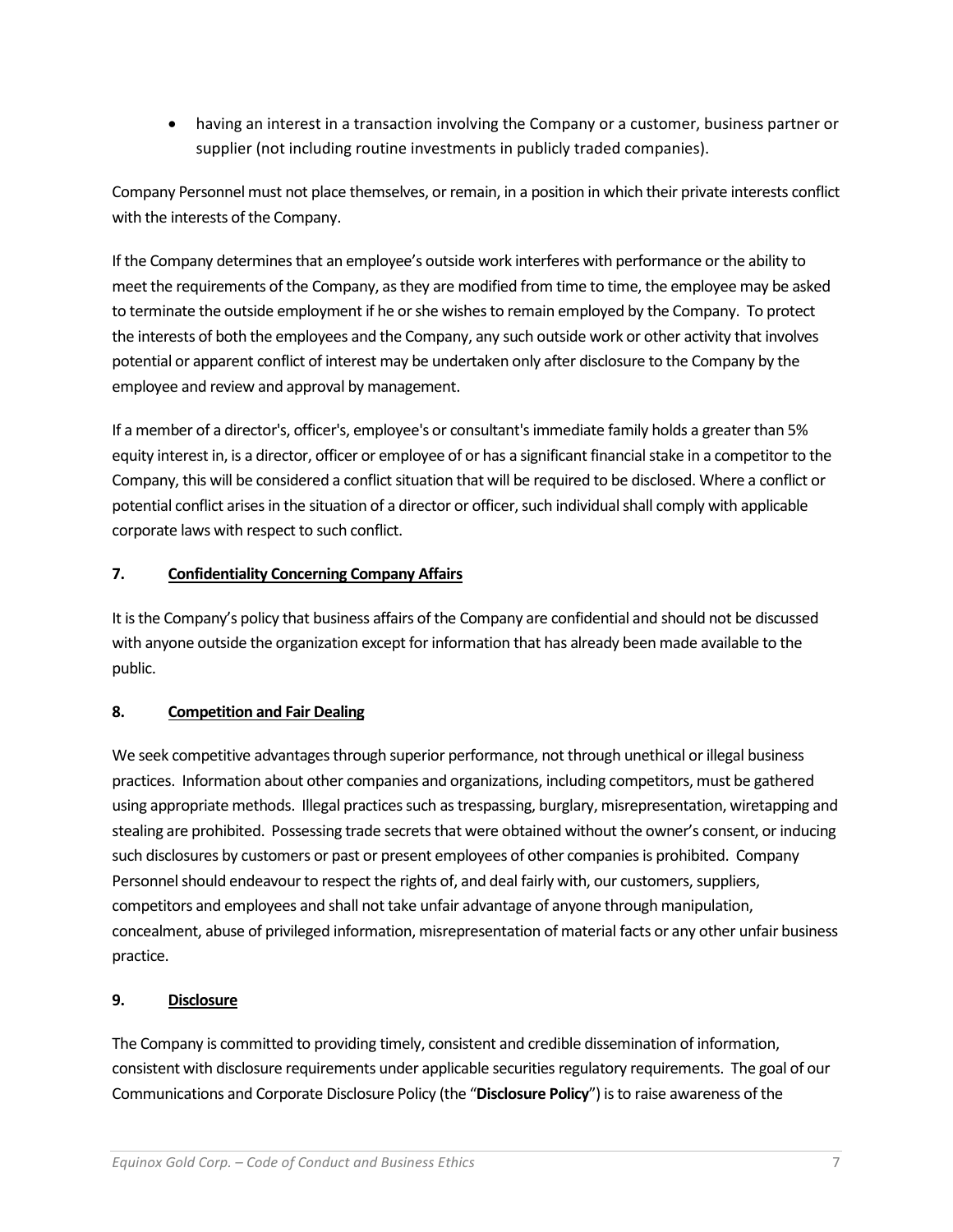Company's approach to disclosure among Company Personnel and those authorized to speak on behalf of the Company.

The Disclosure Policy covers disclosures in documents filed with the securities regulators and written statements made in the Company's annual and quarterly reports, news releases, letters to shareholders, presentations by senior management, information contained on the Company's web site and other electronic communications. It extends to oral statements made in meetings and telephone conversations with members of the investment community (which includes analysts, investors, investment dealers, brokers, investment advisers and investment managers), interviews with the media as well as speeches and conference calls.

### **10. Accuracy of Company Records**

Canadian public companies are required to comply with International Financial Reporting Standards (IFRS). Accordingly, you are responsible for ensuring the accuracy of all books and records within your control and complying with all Company policies and internal controls. All Company information must be reported accurately, whether in internal personnel, safety or other records or in information we release to the public or file with government agencies.

# **11. Abusive or Harassing Conduct Prohibited**

The Company policy prohibits abusive or harassing conduct by any Company Personnel toward others, such as bullying, unwelcome sexual advances, comments based on ethnicity, religion or race, or other non-business, personal comments or conduct that make others uncomfortable in their employment with us. We encourage and expect you to report harassment or other inappropriate conduct as soon as it occurs.

# **12. Privacy**

The Company, and Company Personnel authorized by the Company, collect and maintain personal information that relates to your employment, including compensation, medical and benefit information. The Company follows procedures to protect information wherever it is stored or processed, and access to your personal information is restricted. Your personal information will only be released to outside parties in accordance with the Company's policies and applicable legal requirements. Company Personnel who have access to personal information must ensure that personal information is not disclosed in violation of the Company's policies or practices.

### **13. Waivers and Amendments**

Only the Board of Directors may waive application of or amend any provision of this Code. A request for such a waiver should be submitted in writing to the Board of Directors for its consideration. The Company will promptly disclose to investors all substantive amendments to the Code, as well as all waivers of the Code granted to directors or officers in accordance with applicable laws and regulations.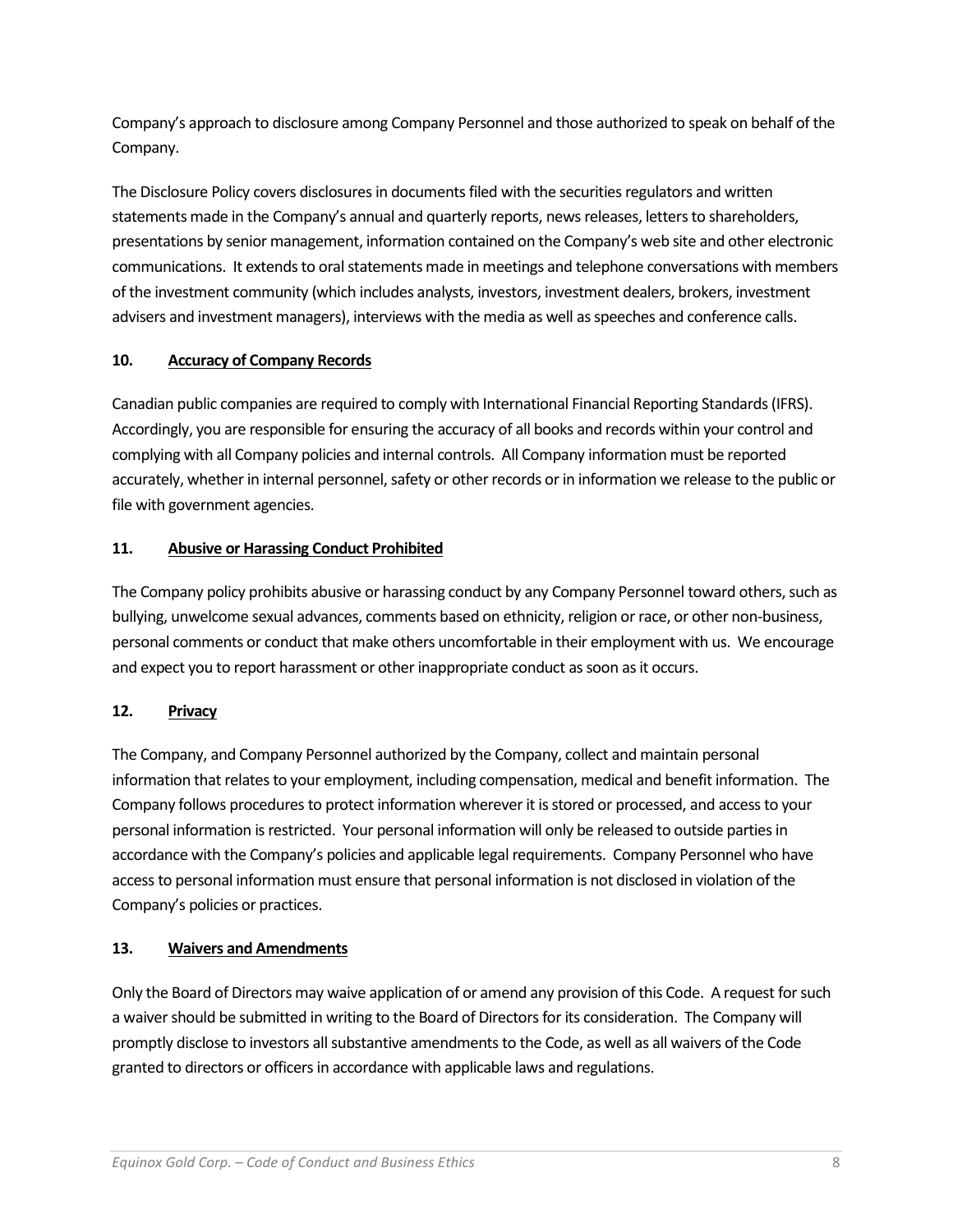### **14. No Rights Created**

This Code is a statement of the fundamental principles and key policies and procedures that govern the conduct of our business. It is not intended to, and does not in any way, constitute an employment contract or an assurance of continued employment or create any rights in any employee, director, officer, consultant, client, supplier, competitor, shareholder or any other person or entity.

### **15. Commitment**

- To demonstrate our determination and commitment, the Company asks that each employee review the Code periodically and take the opportunity to discuss with management any circumstances that may have arisen which could be an actual or potential violation of these ethical standards of conduct.
- Directors and officers are required to acknowledge that they have read this Code annually.
- Employees are required to sign the Code when they are engaged or when the Code is amended in any material respect.

### **Approved by the Board of Directors**

Adopted: January 28, 2019 Updated: August 10, 2020 and March 3, 2021 Reviewed: January, 2022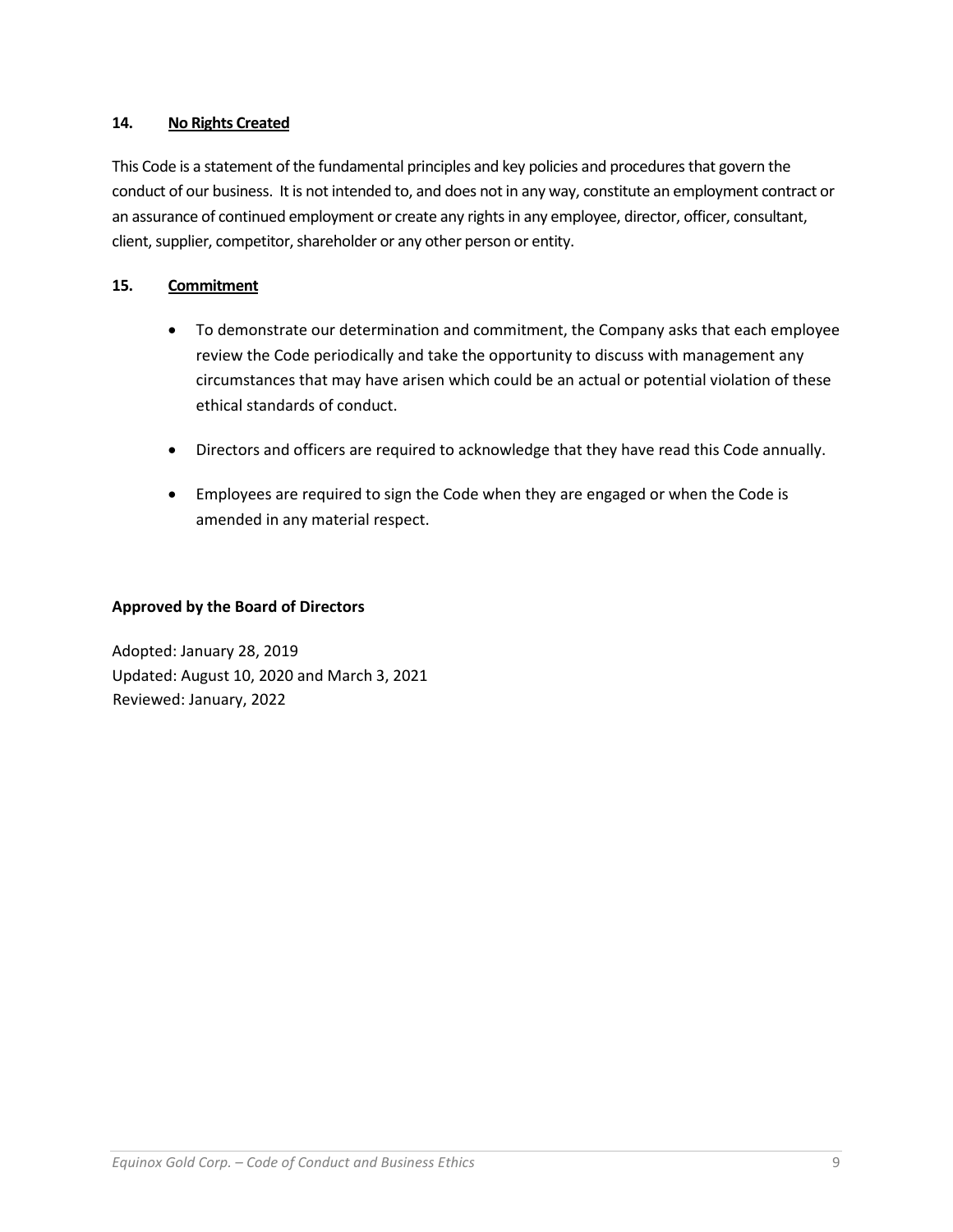

## **Schedule "A"**

### **Reporting Contacts**

#### **IntegrityCounts**

You can make a report either online, by phone or by email, using our anonymous reporting service hosted by IntegrityCounts.

A. Online:<https://www.integritycounts.ca/org/equinoxgold>

Please type in 'Equinox Gold' as the company name, write your report and categorise the Concern.

B. By phone:

Please call one of the following numbers. You can talk to an operator or choose to leave a

voicemail if you prefer not to speak to an operator:

Canada & U.S.: 1-866-921-6714

Mexico: 800-099-0642

Brazil: 0800-724-8530

C. By email:

Please write to: [equinoxgold@integritycounts.ca](mailto:equinoxgold@integritycounts.ca)

#### **The Audit Committee Chair may be contacted by:**

Email: Lenard F. Boggio[, len.boggio@equinoxgold.com](mailto:len.boggio@equinoxgold.com)

Phone: +1 (604) 558-0560 ext. 137